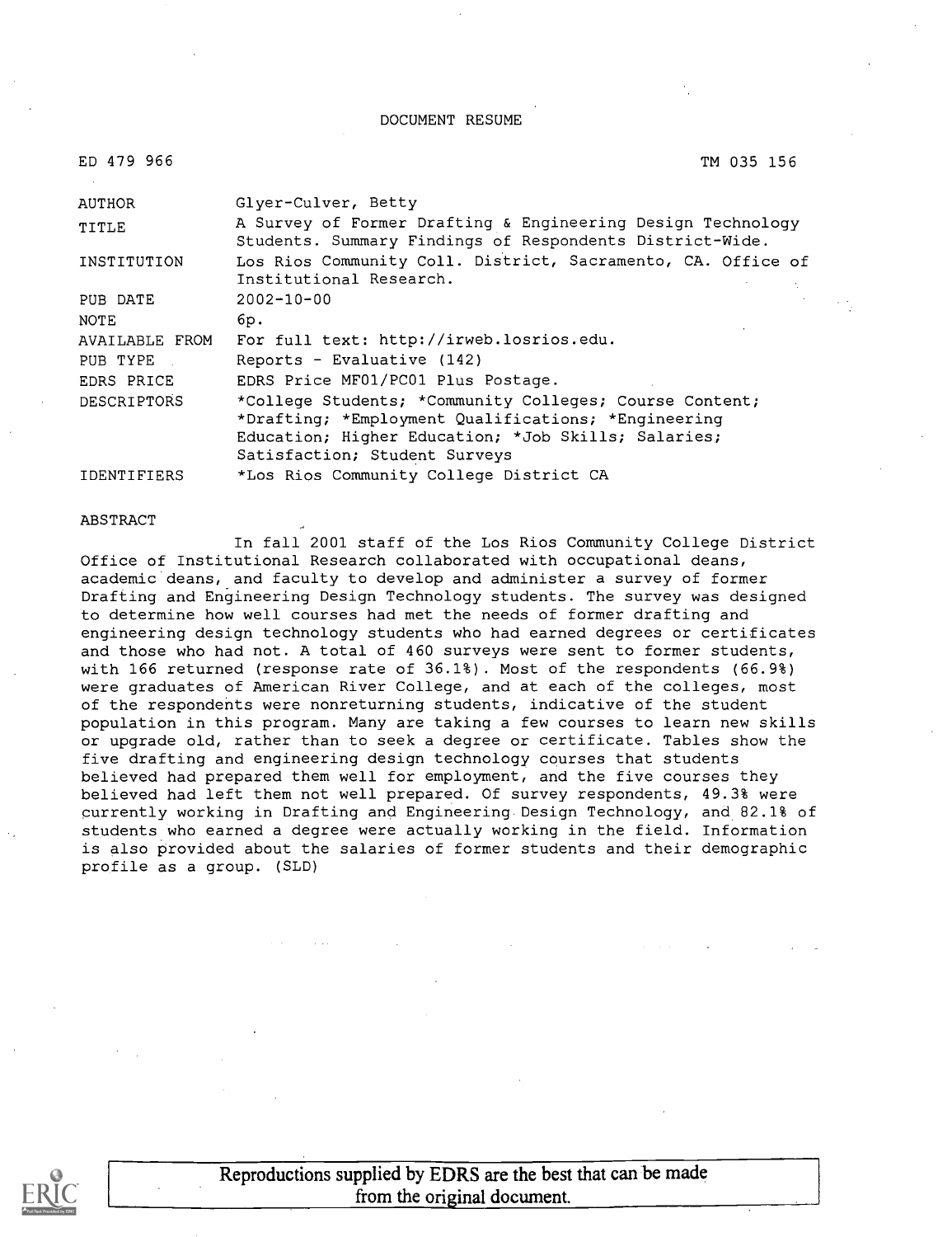# A Survey of Former Drafting & Engineering Design Technology Students

# Summary Findings of Respondents District-wide October 2002

Office of Institutional Research Los Rios Community College District

U.S. DEPARTMENT OF EDUCATION<br>Office of Educational Research and Improvement Office of Educational Research and Improvement<br>EDUCATIONAL RESOURCES INFORMATION

CENTER (ERIC)<br>This document has been reproduced as<br>received from the person or organization originating it.

0 Minor changes have been made to improve reproduction quality.

Points of view or opinions stated in this document do not necessarily represent official OERI position or policy.

PERMISSION TO REPRODUCE AND<br>DISSEMINATE THIS MATERIAL HAS<br>BEEN GRANTED BY

# J. A. Beachler

1 TO THE EDUCATIONAL RESOURCES INFORMATION CENTER (ERIC)

BEST COPY AVAILABLE

ED 479 966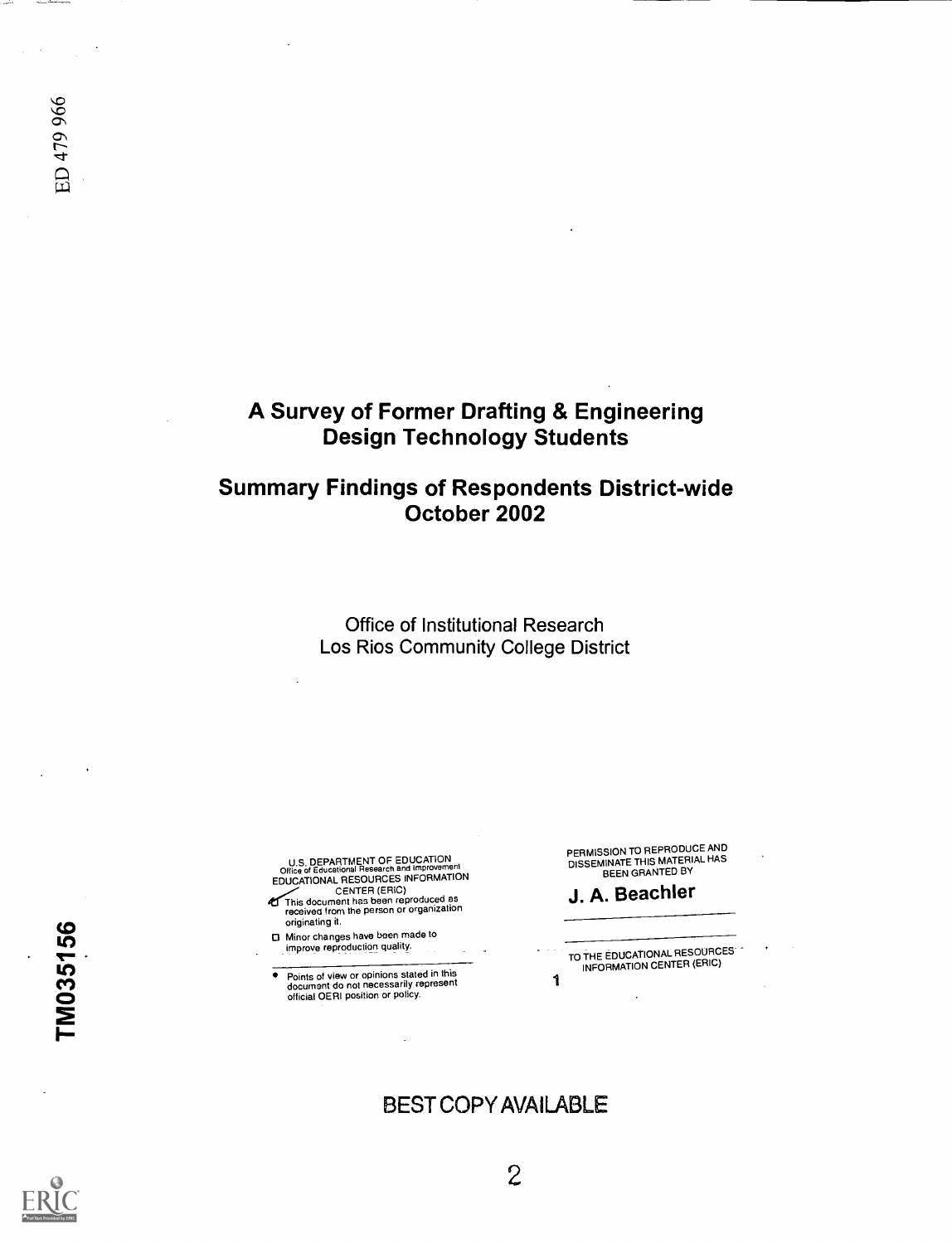



# $\overbrace{\text{ABC}}$  American River College  $\overbrace{\text{ABC}}$  Sacramento City College

 $O(67)$ 

# A SURVEY OF FORMER DRAFTING & ENGINEERING DESIGN TECHNOLOGY STUDENTS

### Summary Findings of Respondents District-wide

# October 2002

During Fall 2001 staff of the Los Rios Community College District Office of Institutional Research collaborated with occupational education deans, academic area deans, and faculty to develop and administer a survey of former Drafting and Engineering Design Technology students. The program-specific survey was designed to determine how well courses met the needs of former Drafting and Engineering Design Technology students, both those who earned degrees or certificates as well as those who did not. A total of 460\* surveys were sent out to former students, with a total of 166 returned, for a 36.1% rate of return.

|              | <b>Total Surveys Mailed*</b> | <b>Total Surveys Returned</b> | % Returned |
|--------------|------------------------------|-------------------------------|------------|
| <b>ARC</b>   | 310                          | 111                           | 35.8%      |
| <b>CRC</b>   | 68                           |                               | 39.7%      |
| <b>SCC</b>   | 82                           | 28                            | 34.1%      |
| <b>TOTAL</b> | 460                          | 166                           | 36.1%      |

Table 1: Drafting and Engineering Design Technology Survey Rate of Return

Adjusted for undeliverable mail

#### Who Responded to This Survey?

The ARC Engineering Design Technology program heavily influences the survey results because it is a much larger program than either the CRC or SCC Drafting programs. Of the 166 former students who responded to the survey, 66.9% were former ARC students. Furthermore, at each of the colleges, higher proportions of respondents are non-returning students (81.3%) rather than degree earners, indicative of the student population that matriculates in this program; many are taking a few courses to learn or upgrade their skills rather than earn a degree or certificate. Across each of the three colleges, survey data indicate that higher proportions of students took courses in areas of AutoCAD and Electrical Design/Drafting while indicating other areas of Drafting and Engineering Design coursework did not apply to their program of study.

Of additional interest is the 38.6% of respondents who chose to answer the survey via the web. Highlights of the survey results follow. For further details please refer to the more comprehensive frequency distribution reports.

#### Courses Where Students Believed They Were Very Prepared

The following table illustrates Drafting and Engineering Design Technology courses that respondents believed prepared them very well for employment, ranging from 41.4% of respondents very prepared as a result of Introductory CAD to the 14.3% very prepared from Advanced CAD courses.

### Table 2: Drafting and Engineering Design Technology Courses Where Students Believed They Were Very Prepared

| Rank | <b>Drafting and Engineering Design Technology Courses</b> | % Very Prepared |
|------|-----------------------------------------------------------|-----------------|
| ι.   | Introductory CAD                                          | 41.4%           |
| 2.   | Intermediate CAD                                          | 29.0%           |
| 3.   | <b>Architectural Drafting</b>                             | 19.3%           |
| 4.   | Manual Drafting                                           | 18.0%           |
| -5.  | <b>Advanced CAD</b>                                       | 14.3%           |



ė, Page 1 of 4 g.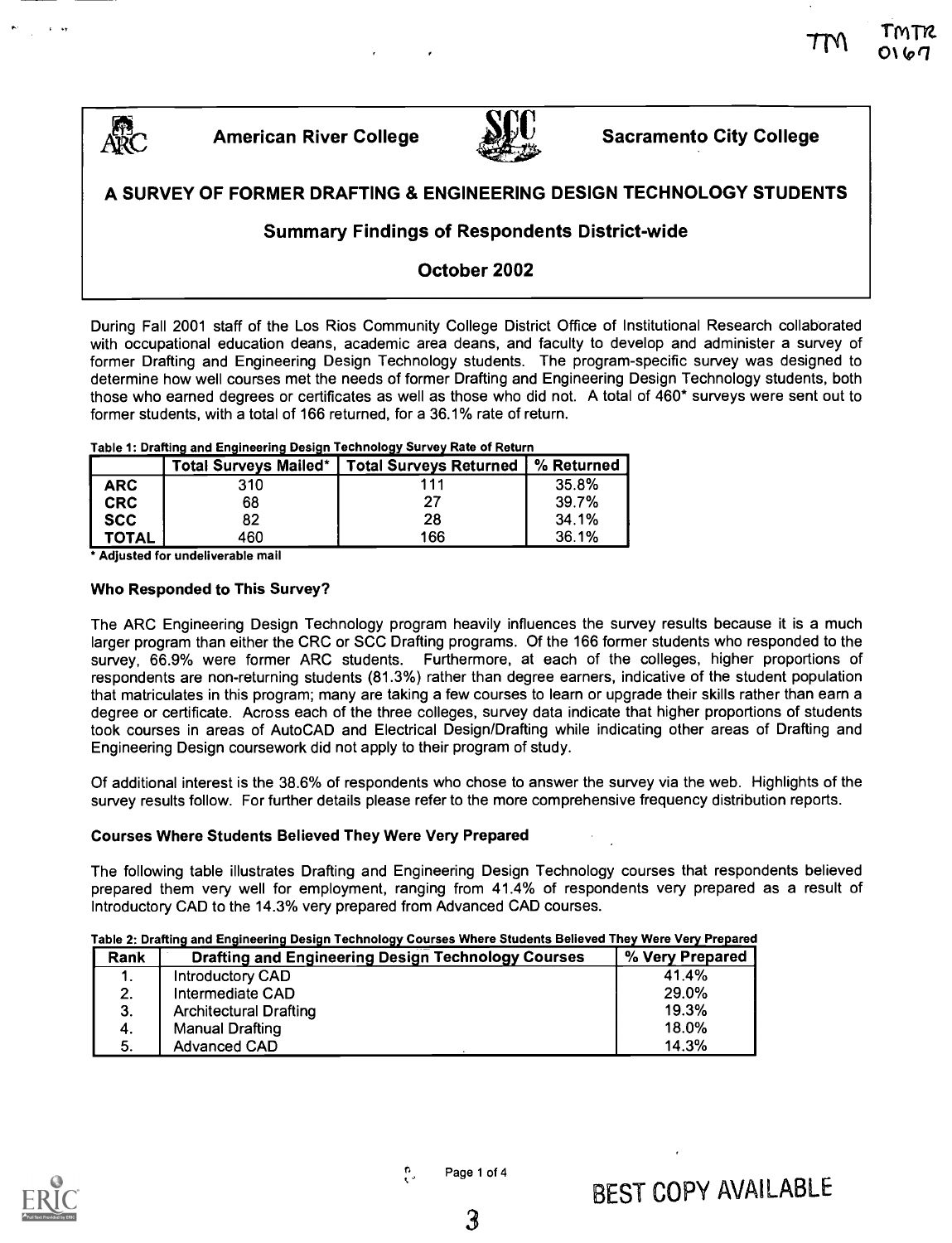#### Courses Where Students Believed They Were Not Prepared

High proportions of respondents indicated that many Drafting and Engineering Design Technology courses were not applicable to their employment, because they had not taken the course. However, for those respondents who did evaluate their level of preparation for employment, there were courses where 10% or more of the respondents believed they were not prepared. Solid Modeling had the highest proportion of students (21.5%) indicating they were not prepared for employment after taking the course. Other courses where at least 10% of respondents felt they were not prepared for employment are summarized in Table 3.

#### Table 3: Drafting and Engineering Design Technology Courses Where Students Believed They Were Not Prepared

| Rank | <b>Drafting and Engineering Design Technology Courses</b> | % Not Prepared |
|------|-----------------------------------------------------------|----------------|
| 1.   | Solid Modeling                                            | 21.5%          |
| 2.   | Piping Design                                             | 20.8%          |
| 3.   | <b>Civil/Land Planning</b>                                | 18.2%          |
| 4.   | <b>Advanced CAD</b>                                       | 18.0%          |
| 5.   | <b>Structural Drafting</b>                                | 16.5%          |
| 6.   | <b>Mechanical Drafting</b>                                | 16.3%          |
| 7.   | Form Z                                                    | 12.7%          |
| 8.   | <b>Architectural Drafting</b>                             | 11.1%          |

#### Employment and Salary Information

Of the former Drafting and Engineering Design Technology students who responded to the survey, 49.3% are currently working in the Drafting and/or Engineering Design Technology field. Although far more students who responded to the survey did not complete a degree or certificate, 82.1% of those who did earn a degree are actually working in their field of study. This compares to 41.5% of those who did not earn a degree or certificate who are actually working in the drafting/engineering design field. Of those who are currently working, 44.7% are employed in the private sector while 27.6% are working within the public sector. Worth noting is the 7.9% of respondents who are self-employed in their own business.

Survey respondents were also asked a series of questions regarding their salary status based on certain time periods. Information provided from those who are now working full-time in the Drafting and Engineering Design Technology field reveals an average full-time salary of \$36,227 upon first finishing their Drafting and Engineering Design Technology program or courses that increased to an average \$45,095 within two years.



Chart 1: Average and Median Salary of Those Respondents Working Full-Time\*

\*Based on those respondents currently working full-time In Drafting and Engineering Design Technology who provided salary data.

Of additional interest is salary information based on hourly wage data provided by survey respondents. Those currently employed in Drafting and Engineering Design Technology reveal an average hourly wage of \$10.84 that increased to \$16.67 within two years. These employed respondents indicated an average of 24.4 hours worked per week upon first finishing that increased to 33.7 hours per week within two years.

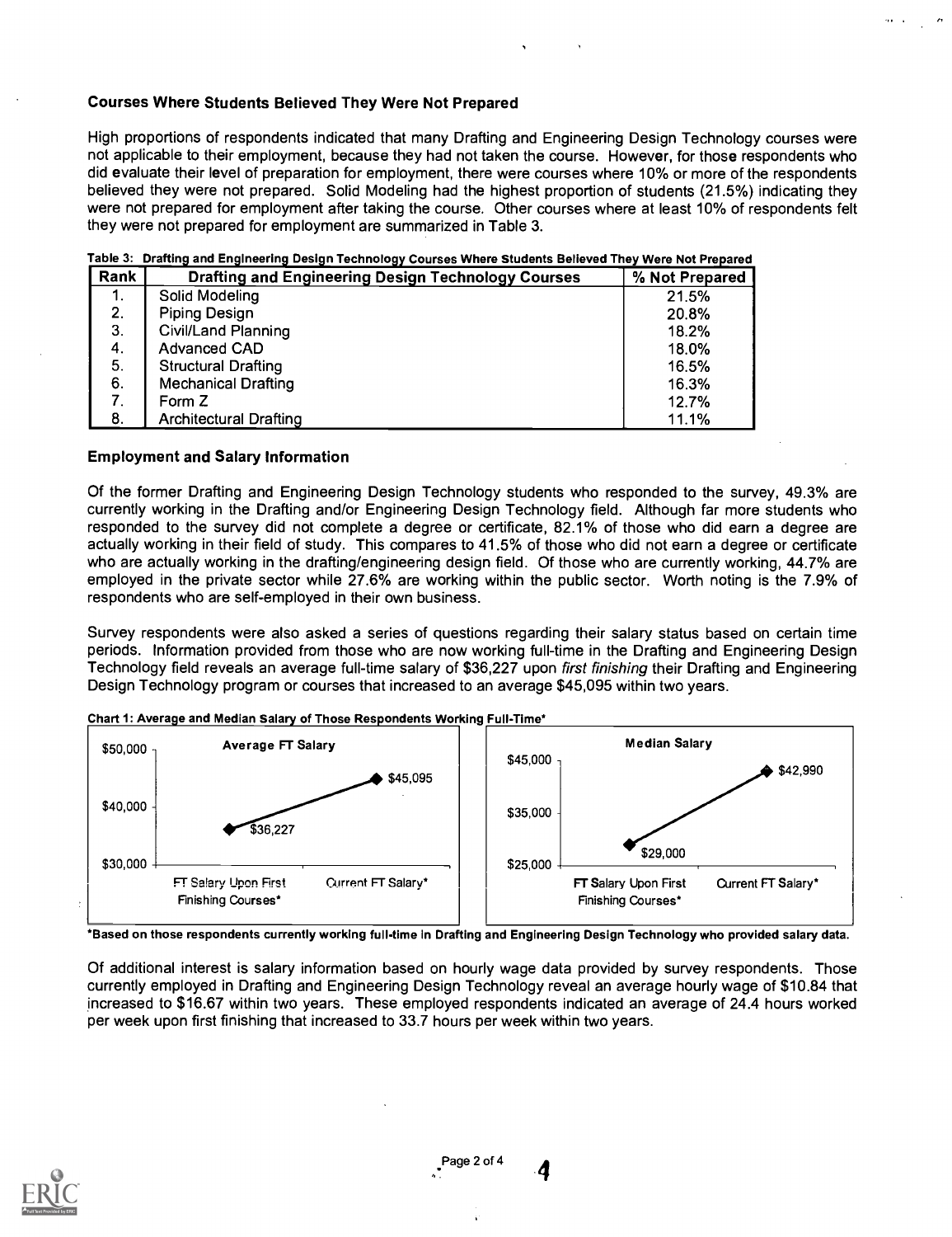



\*Based on those respondents currently working full-time in Drafting and Engineering Design Technology who provided salary data.

Chart 3 provides a flavor of the multiple interests former Drafting and Engineering Design Technology students have within their professional field, with Computer Assisted Drafting (CAD) and Architectural drafting being the dominant fields of interest.



Chart 3: Drafting & Engineering Design Technology Fields of Interest\*

\*Respondents could select multiple responses.

#### Demographic Profile

The demographic profile of the Drafting & Engineering Design Technology population from which the survey sample was drawn and the profile of survey respondents follow. Of particular interest are the high proportions of students 30 and older in both the sample and respondent population, 58.0% and 64.5% respectively.



์กิ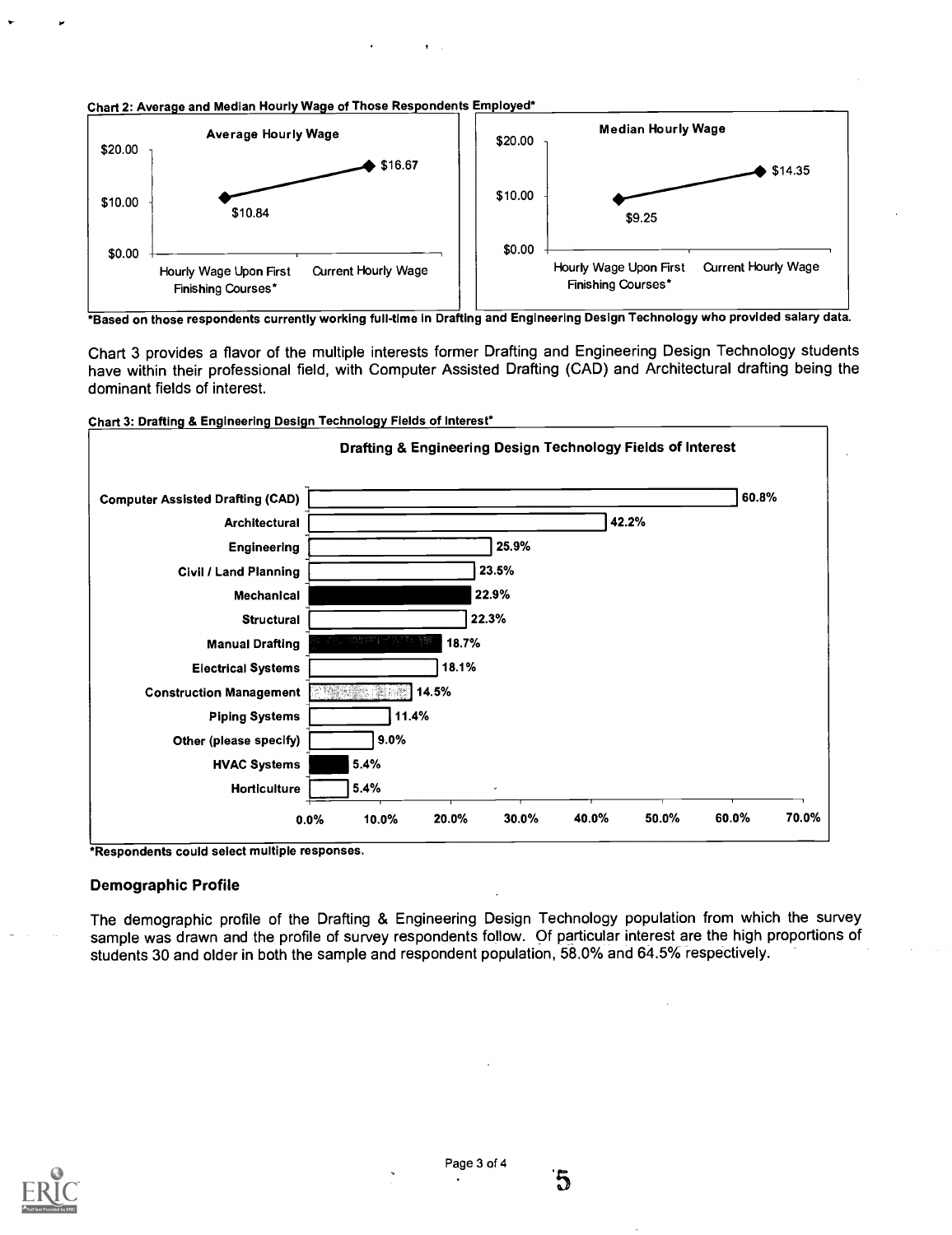Table 5: Demographic Profile of Drafting and Engineering Design Technology Sample Population and Survey Respondents by Proportions

|                               | <b>Sample Population</b> | <b>Survey Respondents</b> |
|-------------------------------|--------------------------|---------------------------|
| Gender                        |                          |                           |
| Female                        | 35.2%                    | 36.1%                     |
| Male                          | 64.8%                    | 63.9%                     |
| <b>Ethnicity</b>              |                          |                           |
| African American              | 2.4%                     | 1.2%                      |
| Asian                         | 14.1%                    | 12.0%                     |
| Filipino                      | 3.4%                     | 4.2%                      |
| Latino                        | 10.7%                    | $9.0\%$                   |
| Native American               | 1.5%                     | 1.2%                      |
| Pacific Islander              | 0.4%                     | 0.6%                      |
| White                         | 63.3%                    | 67.5%                     |
| Other & Unknown               | 4.1%                     | 4.2%                      |
| <u>Age</u>                    |                          |                           |
| Under 18 years                | 1.9%                     | 2.4%                      |
| 18-20 years                   | 9.2%                     | 4.2%                      |
| 21-24 years                   | 16.0%                    | 15.7%                     |
| 25-29 years                   | 14.9%                    | 13.3%                     |
| 30-39 years                   | 25.8%                    | 22.3%                     |
| 40 and over                   | 32.2%                    | 42.2%                     |
| <b>By Degree Type</b>         |                          |                           |
| Degree Earner                 | 11.9%                    | 18.7%                     |
| Non-Degree/Certificate Earner | 88.1%                    | 81.3%                     |

#### Survey Highlights

The following are further highlights of the Drafting and Engineering Design Technology survey results:

- Of those respondents who earned a Drafting and Engineering Design Technology degree or certificate, 82.1% are currently working in the field compared to 41.5% of the non-degree and certificate earners who are working in Drafting and Engineering Design Technology.
- This program appeals to our older student population. Reflective of an older student population who are probably juggling school, family and careers, respondents indicated weekday evenings (44.6%) and weekends (27.1%) were the most convenient times to take classes.
- 26.5% are currently taking or are interested in taking courses at a 4-year college or university, while 31.9% are currently taking or are interested in taking courses at a Los Rios college.
- Over half, 57.3% of respondents answered, yes, they would be interested in a short (about 9 hours) continuing education course related to new technology related to Drafting and Engineering Design Technology.
- 45.1% of respondents indicated they were not interested in participating in a Drafting and Engineering Design Technology advisory committee; only 8.5% expressed an interest, while 42.2% responded they might be.

This summary report was written by Betty Glyer-Culver, Research Analyst, LRCCD Office of Institutional Research (IR) and is based on research conducted by the "Former Student Follow-up Studies" team: research design, analysis and report writing -- Betty Glyer-Culver, Research Analyst; Web survey and SQL Server support and development -- Minh La, IT Analyst for Institutional Research; coordination of survey mailings -- Chue Lo-Yang, Secretary. The Former Student Follow-up Study Team gratefully acknowledges input related to survey and report development by IR Director, Judy Beachier, program-specific question development by the occupational education and academic area deans and faculty at the colleges and the District Office of Workforce and Economic Development under the direction of Sandy Kirschenmann for Vocational and Technical Education Act (VTEA) funds which partially supported this project in compliance with funding requirements of the Carl D. Perkins Vocational and Technical Education Act of 1998. Additional copies of this report as well as the more comprehensive program level reports can be downloaded from our Web Site at: http://irweb.losrios.edu or by calling 916-568-3131.

October 2002 Drafting\_Exec-Summary.doc



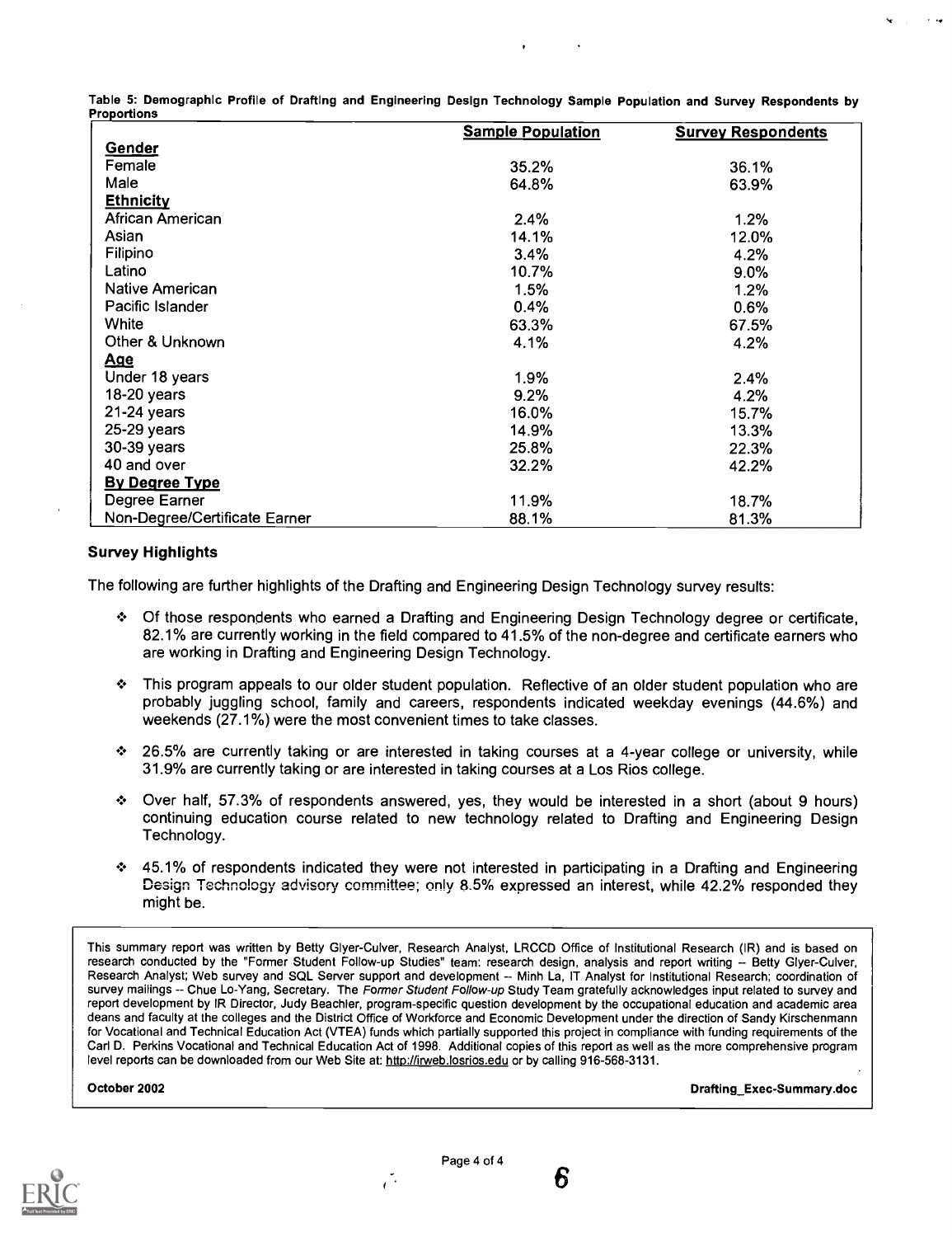

#### U.S. Department of Education

Office of Educational Research and Improvement (OERI) National Library of Education (NLE) Educational Resources Information Center (ERIC)



TM035156

# REPRODUCTION RELEASE

(Specific Document)

#### I. DOCUMENT IDENTIFICATION: Title: Student Follow-up Studies: A Survey of Former Drafting & Engineering Design Technology Students (Survey Instrument and Summary Report only; contact author to obtain copies of individual college break out reports.)

| Author(s):        | <b>Betty Glyer-Culver</b>                                                                                        |                                          |
|-------------------|------------------------------------------------------------------------------------------------------------------|------------------------------------------|
| Corporate Source: | Office of Institutional Research<br>Los Rios Community College District<br>1919 Spanos Ct., Sacramento, CA 95825 | <b>Publication Date:</b><br>October 2002 |

# II. REPRODUCTION RELEASE:

In order to disseminate as widely as possible timely and significant materials of interest to the educational community, documents announced in the monthly abstract journal of the ERIC system, Resources in Education (RIE), are usually made available to users in microfiche, reproduced paper copy, and electronic media, and sold through the ERIC Document Reproduction Service (EDRS). Credit is given to the source of each document, and, if reproduction release is granted, one of the following notices is affixed to the document.

If permission is granted to reproduce and disseminate the identified document, please CHECK ONE of the following three options and sign at the bottom of the page.



Documents will be processed as indicated provided reproduction quality permits. If permission to reproduce is granted, but no box is checked, documents will be processed at Level 1.

I hereby grant to the Educational Resources Information Center (ERIC) nonexclusive permission to reproduce and disseminate this document as indicated above. Reproduction from the ERIC microfiche or electronic media by persons other than ERIC employees and its system contractors requires permission from the copyright holder. Exception is made for non-proft reproduction by libraries and other service agencies to satisfy information needs of educators in response to discrete inquiries.

| Signature:<br>Besefe<br>Virgin                                          | Printed Name/Position/Title:<br>Dr. Judith A. Beachler, Director |
|-------------------------------------------------------------------------|------------------------------------------------------------------|
| Organization/Address:<br>Office of Institutional Research, Los Rios CCD | $(916)$ 568-3132   [2](916) 568-3094  <br>Telephone:             |
| 1919 Spanos Ct., Sacramento, CA 95825                                   | E-Mail Address:e<br>06/23/03<br>beachli@losrios.edu              |